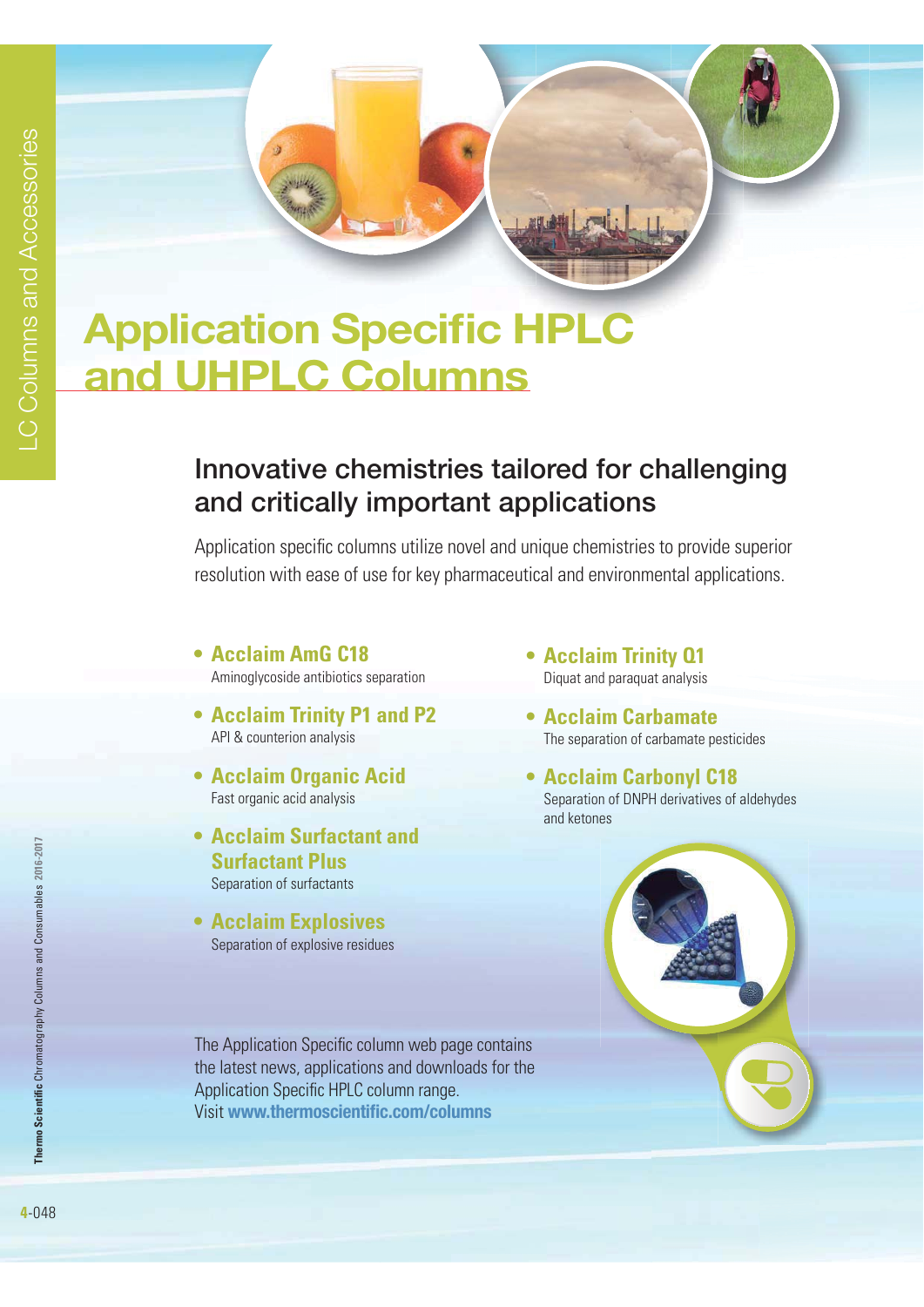### Acclaim AmG C18

Designed to provide rugged and reproducible reversed-phase chromatography of aminoglycoside antibiotics.

- Rugged and reproducible
- Excellent selectivity for the HPLC of aminoglycosides
- Superior resistance to acidic conditions for long column lifetime
- Easy to use with only aqueous mobile phase; TFA only, or TFA/HFBA or PFPA is needed
- Compatible with simple rugged methods; no solvents are required
- High efficiency and throughput

Aminoglycoside antibiotics are commonly used as clinical and veterinary medicines to treat bacterial infections. HPLC using ion-pairing reversed-phase separations is an effective technique for simultaneous qualitative and quantitative determination of aminoglycosides.

The Acclaim AmG C18 column is designed to provide excellent stability, selectivity and high resolution. It has a unique surface, a polymer encapsulated silica covalently bonded with a C18 ligand. This ensures ultra-stability when exposure to low  $pH \leq 1$  and high temperature separation conditions.

#### **Isocratic separation of gentamicin sulfate using 100 mM TFA as the mobile phase**



| Acclaim AmG C18, 3µm, 150 x 3.0mm |  |  |
|-----------------------------------|--|--|
|-----------------------------------|--|--|

| Mobile Phase:     | 100 mM TFA                                                                                                          |
|-------------------|---------------------------------------------------------------------------------------------------------------------|
| Temperature:      | $30^{\circ}$ C                                                                                                      |
| Flow Rate:        | $0.425$ mL/min                                                                                                      |
| Injection Volume: | 2ul                                                                                                                 |
| Detection:        | Corona Veo RS (Filter =<br>5.0 s: Evaporation Temp =<br>$35^{\circ}$ C: Data Rate = 5 Hz:<br>Power Function = 1.00) |
| Sample:           | Gentamicin (1 mg/mL)                                                                                                |

#### **Acclaim AmG C18**

| Particle Size (um)     | Format                                     | Length (mm) | $2.1$ mm $ID$ | $3.0$ mm $ID$ | $4.6$ mm $ID$ |
|------------------------|--------------------------------------------|-------------|---------------|---------------|---------------|
|                        | <b>Guard Cartridges</b><br>$(2/\text{pk})$ | 10          | 088754        | 088756        | 088758        |
|                        | HPLC Column                                | 150         | 088753        | 088755        | 088757        |
| Guard Cartridge Holder |                                            |             | 069580        | 069580        | 069580        |

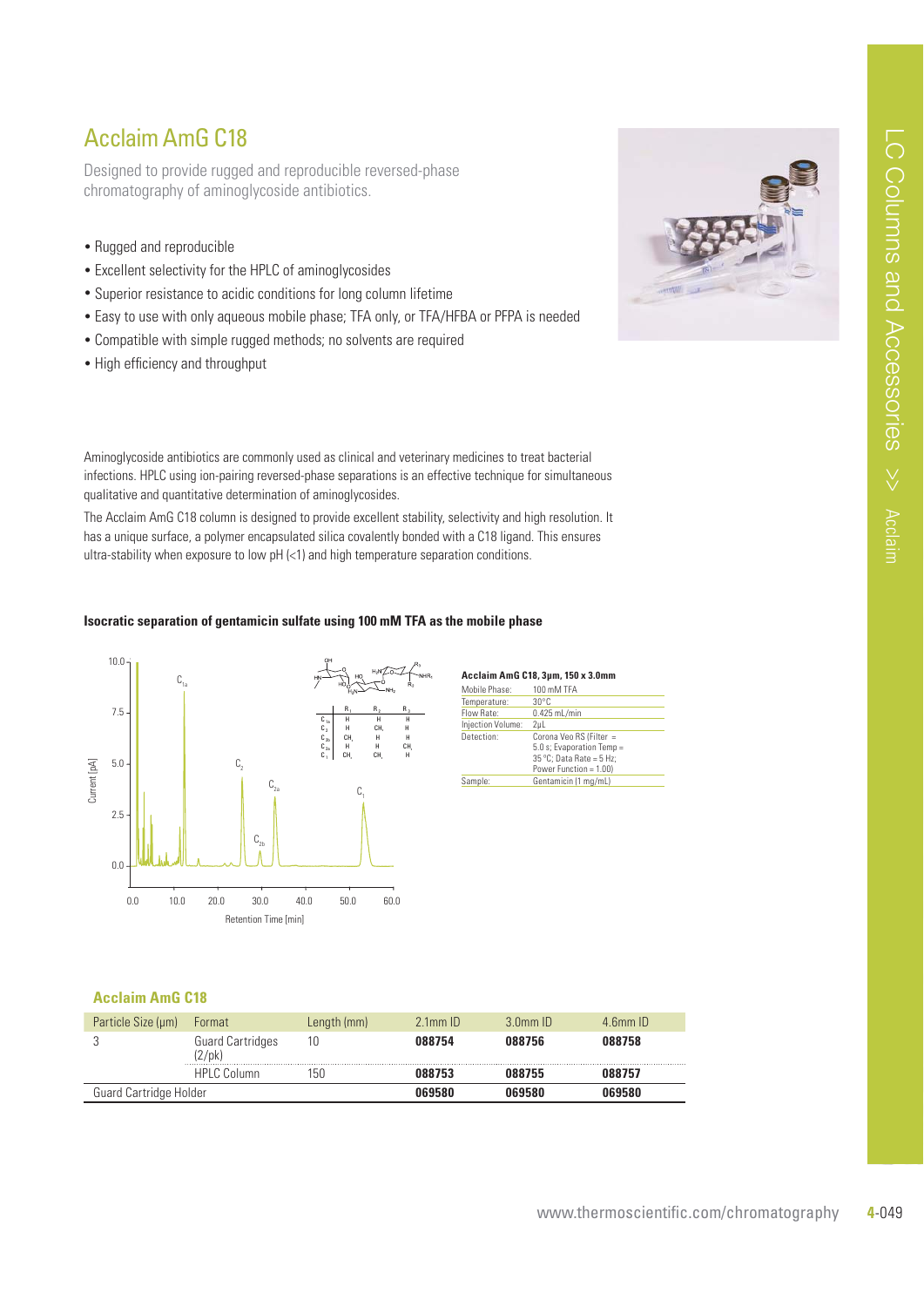# Acclaim Trinity P1

Mixed mode column technology combining reversed-phase, anion exchange and cation exchange functionality on a single support

- Ideal selectivity for simultaneous separation of API and counterion
- Adjustable selectivity by mobile phase ionic strength, electrolyte type, pH, and organic solvent
- Low bleed; compatible with MS, CAD and ELSD
- Retention of hydrophilic ionic and ionizable analytes without ion-pairing reagents
- Greater flexibility in method development: each retention mechanisms can be controlled independently

The Thermo Scientific™ Acclaim™ Trinity™ P1 HPLC column is designed with Nanopolymer Silica Hybrid (NSH) technology, which results in a multimode surface chemistry ideal for the simultaneous separation of drugs and their counterions. The surface chemistry concurrently provides reversed-phase, cation exchange, and anion exchange functionalities. The result is maximum flexibility in method development. Separations can be optimized easily by adjusting the chromatographic parameters (mobile phase pH, ionic strength, and organic strength).

#### **Simultaneous separation of pharmaceutical counterions**



#### **Acclaim Trinity P1, 3µm, 100 x 3.0mm**<br>Mobile Phase: 60/40 v/v CH<sub>2</sub>CN/20mM Mobile Phase:  $60/40$  v/v CH<sub>3</sub>CN/20mM (total) **NH<sub>4</sub>OAc, pH 5** Temperature: 30°C<br>Flow Rate: 0.5m  $65$  ML/min Injection Volume: 2μL Detection: Corona ultra (Gain = 100 pA Filter = med; Neb Temp =  $30^{\circ}$ C)<br>1. Choline Analytes:<br>(50 to 100ppm) 2. Tromethamine 3. Sodium 4. Potassium 5. Meglumine 6. Mesylate 7. Nitrate 8. Chloride 9. Bromide 10. Iodide

### **Acclaim Trinity P1**

| Particle Size (µm) | Format                  | Length (mm) | $2.1$ mm $ID$ | $3.0mm$ ID |
|--------------------|-------------------------|-------------|---------------|------------|
| $(2/\text{pk})$    | <b>Guard Cartridges</b> | 10          | 071391        | 071390     |
|                    | <b>HPLC Column</b>      | hſ          | 075565        | 071388     |
|                    |                         | 100         | 071389        | 071387     |
|                    |                         | 150         | 075564        | 075563     |

### **Acclaim Guard Holder**

| <b>Format</b>                              | Cat. No. |
|--------------------------------------------|----------|
| Acclaim SST Guard Cartridge Holder V-2     | 069580   |
| Acclaim Guard Kit (Holder and coupler) V-2 | 069707   |
| Guard to Analytical Column Coupler V-2     | 074188   |



**Thermo Scientific** Chromatography Columns and Consumables **2016-2017**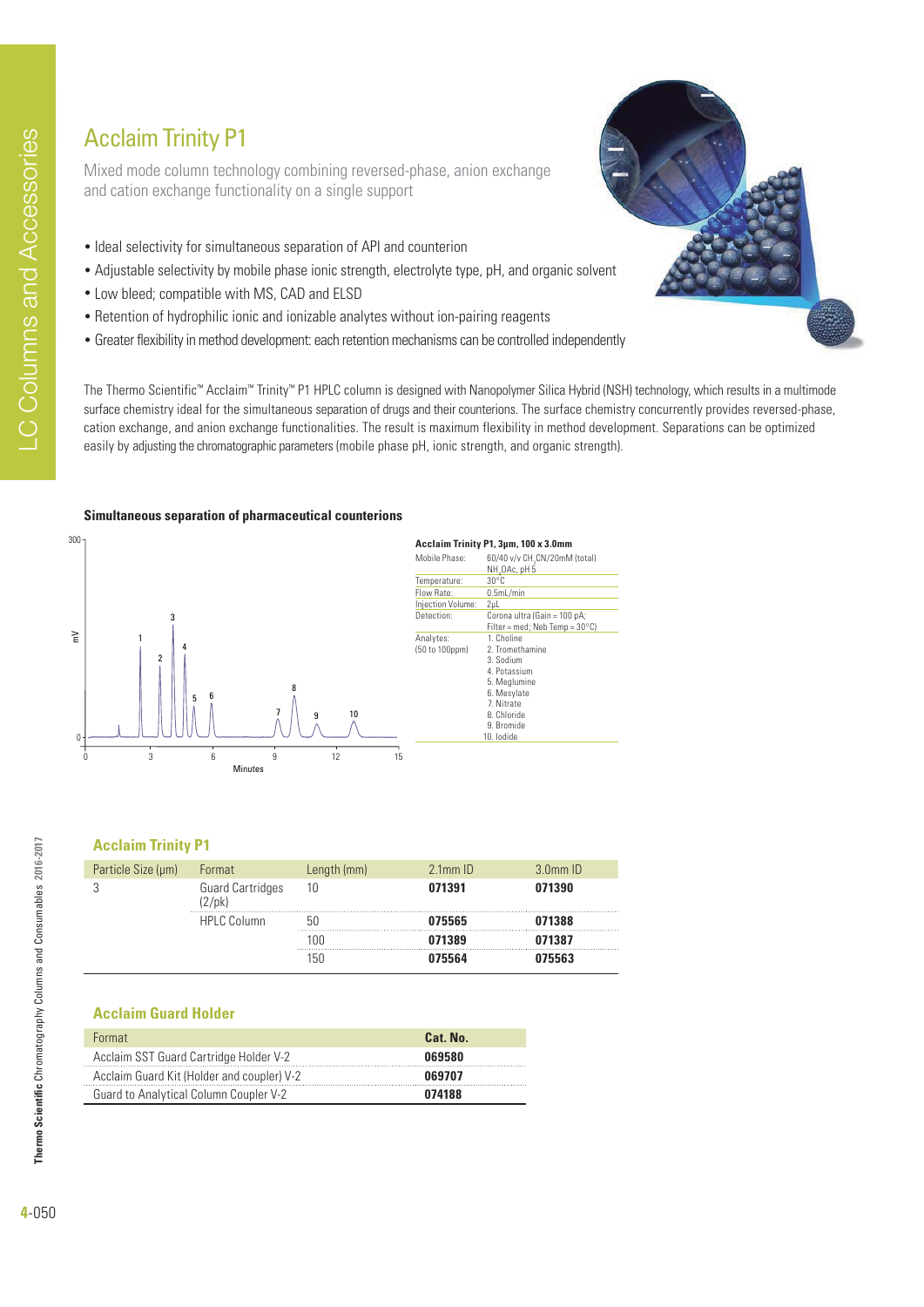### Acclaim Trinity P2

Mixed-mode column technology; hydrophilic interaction combining HILIC, anion exchange and cation exchange functionalities

- Ideal for separating pharmaceutical counterions, including monovalent and divalent cations or anions
- Selectivity complementary to the Trinity P1 column
- Low column bleed, compatible with CAD and MS
- Hydrolytically stable
- High efficiency

The Acclaim Trinity P2 is a unique, high-efficiency, silica-based column specifically designed for separation of pharmaceutical counterions, including monovalent and divalent cations or anions. This column is based on Nanopolymer Silica Hybrid (NSH) technology, which consists of high-purity porous spherical silica particles coated with charged nanopolymer particles. The inner-pore area of the silica bead is modified with a covalently bonded organic layer that provides cation-exchange retention, while the outer surface is modified with anion-exchange nano-polymer beads. Acclaim Trinity P2 column is aimed to complement Acclaim Trinity P1 to provide a total solution for pharmaceutical counter ion analysis by HPLC.

**A H**  $\frac{1}{2}$  **P**  $\frac{1}{2}$  **DD**  $\frac{1}{2}$  **DD**  $\frac{1}{2}$  **DD**  $\frac{1}{2}$  **DD**  $\frac{1}{2}$  **DD**  $\frac{1}{2}$  **DD**  $\frac{1}{2}$  **DD** 



|                   |                  | ACCIAIIII ITIIIILY FZ, JUIII, TUU X J.UIIIIII                                                                                                                 |  |  |  |  |
|-------------------|------------------|---------------------------------------------------------------------------------------------------------------------------------------------------------------|--|--|--|--|
| Mobile Phase:     |                  | D.I. water and 100 mM NH4OFm, pH<br>3.65 gradient                                                                                                             |  |  |  |  |
| Temperature:      | $30^{\circ}$ C   |                                                                                                                                                               |  |  |  |  |
| Flow Rate:        |                  | $0.60$ mL/min                                                                                                                                                 |  |  |  |  |
| Injection Volume: | $2\mu L$         |                                                                                                                                                               |  |  |  |  |
| Detection:        |                  | Corona Veo Charged Aerosol Detector                                                                                                                           |  |  |  |  |
| Analytes:         | 12. Calcium      | 1. Phosphate<br>2. Sodium<br>3. Potassium<br>4. Chloride<br>5. Malate<br>6 Bromide<br>7. Nitrate<br>8. Citrate<br>9. Fumarate<br>10. Sulfate<br>11. Magnesium |  |  |  |  |
| Samples:          |                  | $0.02 - 0.10$ mg/mL each in D.I. water                                                                                                                        |  |  |  |  |
|                   |                  |                                                                                                                                                               |  |  |  |  |
| Time (min)        | H <sub>2</sub> 0 | 0.1 M Ammonium formate, pH3.65                                                                                                                                |  |  |  |  |
| $-10$             | 0.760            | 1.474                                                                                                                                                         |  |  |  |  |
| 0                 | 80               | 20                                                                                                                                                            |  |  |  |  |

2 80 20 22 0 100 30 0 100

#### **Acclaim Trinity P2**

| Particle Size (µm) | Format                                     | Length (mm) | $2.1$ mm $ID$ | $3.0$ mm $ID$ |
|--------------------|--------------------------------------------|-------------|---------------|---------------|
|                    | <b>Guard Cartridges</b><br>$(2/\text{pk})$ | 10          | 085435        | 085436        |
|                    | <b>HPLC Column</b>                         | 50          | 085431        | 085433        |
|                    |                                            | 100         | 085432        | 085434        |

#### **Acclaim Guard Holder**

| Format                                     | Cat. No. |
|--------------------------------------------|----------|
| Acclaim Guard Cartridge Holder V-2         | 069580   |
| Acclaim Guard Kit (Holder and coupler) V-2 | 069707   |
| Guard to Analytical Column Coupler V-2     | 074188   |

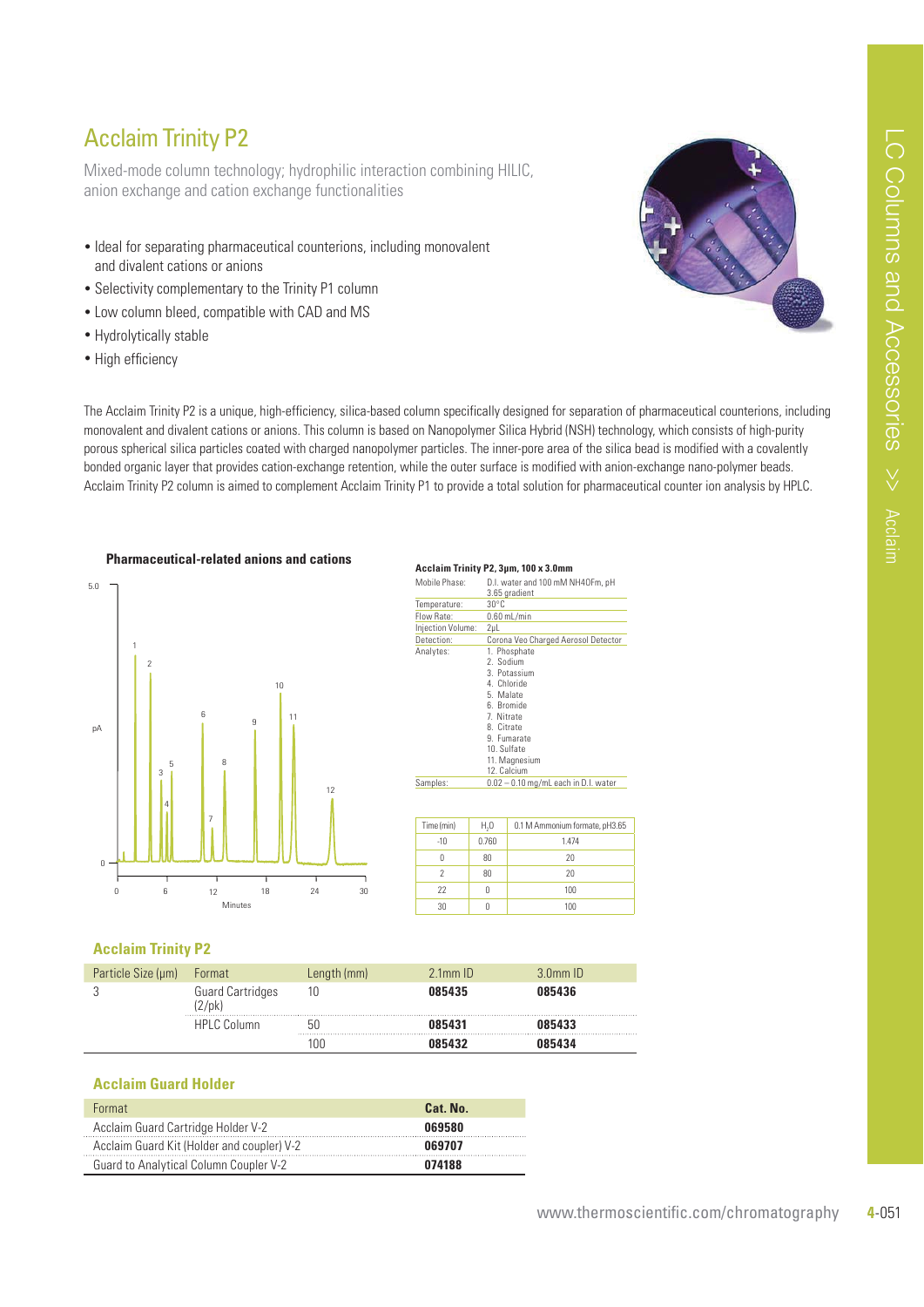# Acclaim Organic Acid

Optimized and application-tested for the analysis of hydrophilic organic acids

- Tested to guarantee consistent hydrophilic organic acid separations
- Compatible with 100% aqueous mobile phases
- Hydrolytic stability at low-pH conditions
- Ideal selectivity for separating a wide spectrum of organic acids
- Excellent column efficiency and peak shapes for organic acids



The Acclaim Organic Acid (OA) is a silica-based reversed-phase column designed for high-efficiency, high-throughput organic acids analysis. It offers unparalleled performance for separating hydroxyl aliphatic and aromatic organic acids.

The Acclaim OA is the recommended column for determining small hydrophilic organic acids, C1 to C7 aliphatic acids, and hydrophilic aromatic acid and is also valuable for the analysis and quality assurance of food and beverage products, pharmaceutical preparations, plating baths, and manufacturing chemicals, chemical intermediates, and environmental samples.





#### **Acclaim Organic Acid, 5μm, 4 × 250mm** Mobile Phase:  $100 \text{m}$ M Na<sub>2</sub>SO<sub>4</sub>, pH 2.65 (adjusted with methanesulfonic acid) Temperature<br>Flow Rate:  $0.6$ mL/min Injection Volume: 5μL Detection: UV, 210nm<br>Analytes: 1. Oxalic ac Analytes: 1. Oxalic acid 15mg/L (ppm) 2. Tartaric acid 120 3. Formic acid 180 4. Malic acid 120 5. iso-Citric acid 120 6. Lactic acid 180 7. Acetic acid 120 8. Citric acid 120 9. Succinic acid 120 10. Fumaric acid 7 11. cis-Aconitic acid \* 12. trans-Aconitic acid \*

#### \* 7ppm total for cis and trans i

#### **Acclaim Organic Acid**

| Particle Size (µm) | Format                                                               | Length (mm) | $2.1$ mm $ID$ | $3.0mm$ ID | $4.0$ mm $ID$ |
|--------------------|----------------------------------------------------------------------|-------------|---------------|------------|---------------|
|                    | HPLC Column                                                          | 150         | 070087        | 070086     |               |
|                    | Guard Cartridges<br>$(2/\mathsf{pk})$<br>*************************** | - 10        |               | 071987     | 069700        |
|                    | HPLC Column                                                          | 150         |               |            |               |
|                    |                                                                      | 250         |               |            |               |

#### **Acclaim Guard Holder**

| <b>Format</b>                              | Cat. No. |
|--------------------------------------------|----------|
| Acclaim SST Guard Cartridge Holder V-2     | 069580   |
| Acclaim Guard Kit (Holder and coupler) V-2 | 069707   |
| Guard to Analytical Column Coupler V-2     | 074188   |

**Thermo Scientific** Chromatography Columns and Consumables **2016-2017**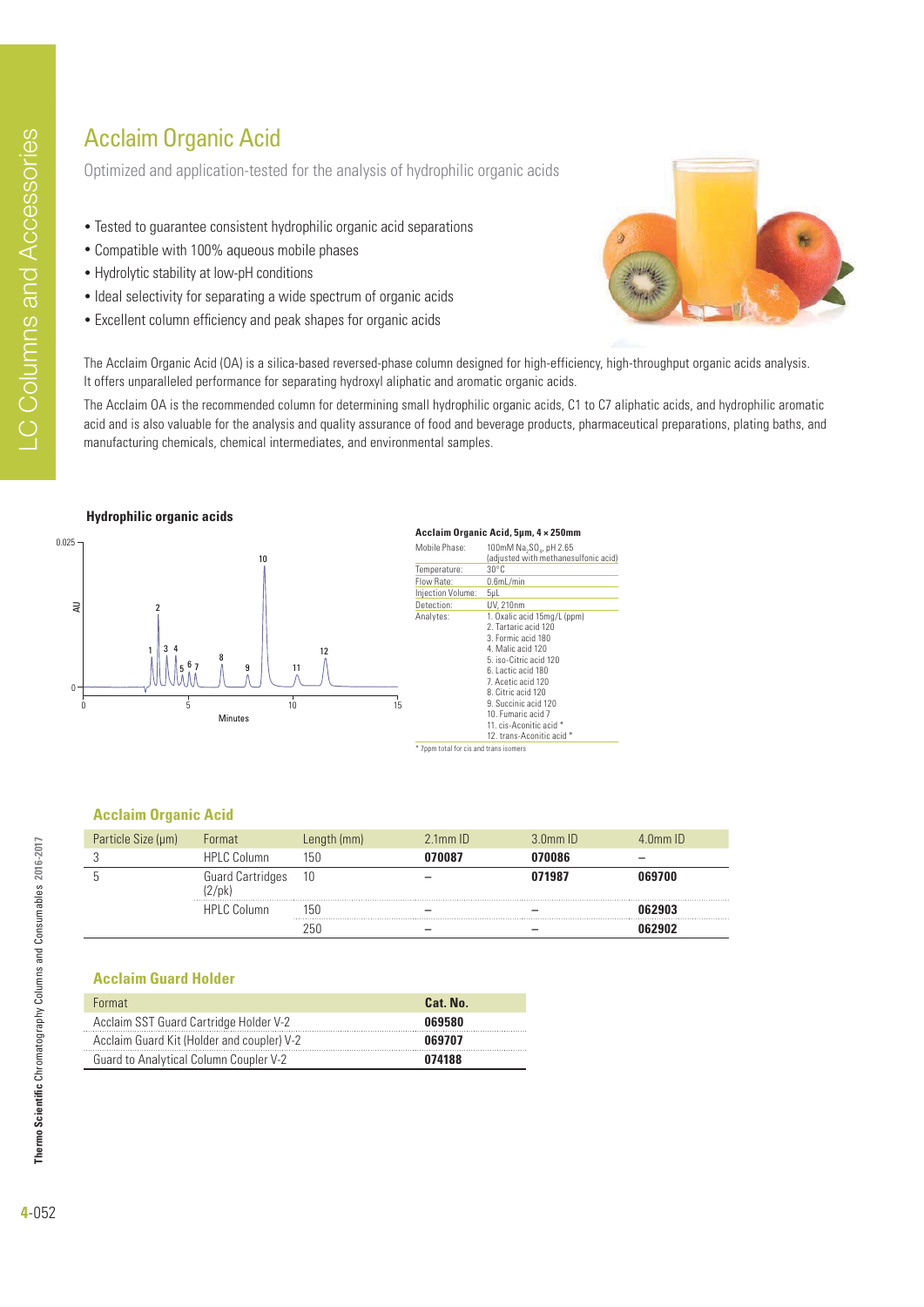### Acclaim Surfactant

Excellent performance for separating a broad range of surfactants

- Ideal selectivity for separation of anionic, nonionic, cationic and amphoteric surfactants
- Excellent peak shapes, especially for cationic surfactants
- Compatible with highly aqueous mobile phases
- Improved resolution for ethoxylated surfactants
- Rugged separations under a variety of conditions



The Acclaim Surfactant columns are the first generation high-efficiency, silica-based columns designed specifically for separating a wide variety of surfactants, including anionic, cationic, nonionic, ethoxylated and amphoteric surfactants using UV, ELSD or RI detection.

Surfactants are widely used in industrial, agricultural, and pharmaceutical markets, in products as diverse as pesticides, detergent powders, petroleum products, cosmetics, and pharmaceuticals. The Acclaim Surfactant column was designed specifically for HPLC separation of these surfactants.

#### Inorganic anion, hydrotropes, cationic, nonionic, amphoteric, and anionic surfactants



Acclaim Surfactant, 5µm, 150 x 4.6mm Mobile Phase A: CH<sub>3</sub>CN<br>Mobile Phase B: 0.1 M I Mobile Phase B: 0.1 M NH<sub>4</sub>OAc, pH 5.4<br>Gradient: 25% to 85% A in 25mi 25% to 85% A in 25min then hold 85% A for 10min Temperature: 30°C<br>Flow Rate: 1mL/mir Flow Rate: **Injection Volume** Injection Volume: 25µL<br>Detection: ELS detector Analytes: 1. Chloride 2. Bromide 3. Nitrate 4. Xylene sulfonate 5. Laurylpyridinium chloride 6. Lauryldimethylbenzyl-ammonium chloride 7. Triton X-100 8. Cetyl betaine 9. Decyl sulfate 10. Dodecyl sulfate 11. C<sub>10</sub>-LAS<br>12. C<sub>11</sub>-LAS 13.  $C_{12}$ -LAS 14. C13-LAS

#### **Acclaim Surfactant**

| Particle Size (µm) | Format                              | Length (mm) | $2.1$ mm $ID$ | $3$ 0 mm $ID$ | $F_{\rm m}$ ID |
|--------------------|-------------------------------------|-------------|---------------|---------------|----------------|
|                    | <b>HPLC Column</b>                  | 150         | 170085        | 070084        |                |
|                    | <b>Guard Cartridges</b><br>$2$ /pk) | 10          | 169693        | 071991        | 069701         |
|                    | <b>HPLC Column</b>                  | lhl         |               |               |                |
|                    |                                     | ור'         |               |               |                |

#### **Acclaim Guard Holder**

| <b>Description</b>                            | Cat. No. |
|-----------------------------------------------|----------|
| Acclaim SST Guard Cartridge Holder V-2        | 069580   |
| Acclaim Guard Kit (Holder and coupler) V-2    | 069707   |
| <b>Guard to Analytical Column Coupler V-2</b> | 074188   |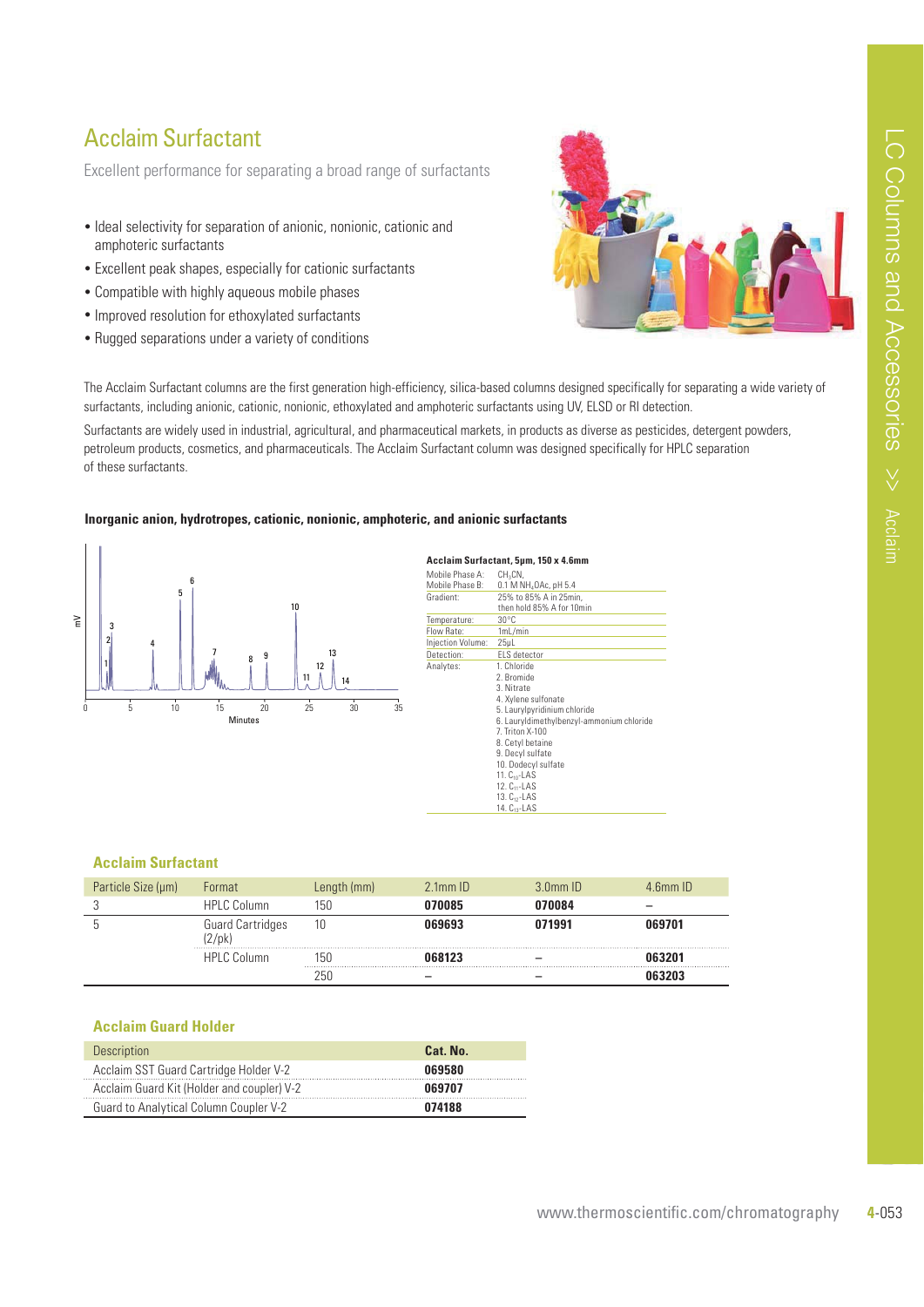### Acclaim Surfactant Plus

Column of choice for surfactant analysis using higher sensitivity detection: performance, versatility, throughput

- Ideal selectivity for simultaneous separation of anionic, nonionic, cationic, and amphoteric surfactants
- Compatible with multiple detectors including MS, CAD, ELSD and UV
- Well suited for the determination of cationic surfactants
- High efficiency and fast analysis
- Rugged separations under a variety of conditions



Acclaim Surfactant Plus is a new generation of columns offering improved performance and higher throughput for analyzing surfactants. These columns exhibit exceptionally low bleed and are ideal for use with charged aerosol detectors (CAD) and mass spectrometers (MS). These columns can be used to separate a wide variety of surfactants including anionic, cationic, nonionic and amphoteric surfactants, as well as isomers of xylene sulfonate.

These columns can be used with evaporative light scattering detectors (ELSD), suppressed conductivity detectors (SCD), and UV-Vis detectors (UV). Non-metallic PEEK hardware is available for best compatibility with Dionex ion chromatography systems.

#### **Cationic surfactants**



| Mobile Phase A:<br>Mobile Phase B:<br>Mobile Phase C: | Water         | Acetonitrile<br>100mM Formic acid |    |    |  |
|-------------------------------------------------------|---------------|-----------------------------------|----|----|--|
| Gradient:                                             | Time<br>(min) | %A                                | %B | %C |  |
|                                                       | $-12$         | 5                                 | 5  | 90 |  |
|                                                       | 0             | 5                                 | 5  | 90 |  |
|                                                       | 12            | 40                                | 5  | 55 |  |
|                                                       | 5             | 55                                |    |    |  |

Acclaim Surfactant Plus, 3µm, 150 x 3.0mm

| Temperature:      | $25^{\circ}$ C                                                                                                                                                                                                                        |
|-------------------|---------------------------------------------------------------------------------------------------------------------------------------------------------------------------------------------------------------------------------------|
| Flow Rate:        | 0.5mL/min                                                                                                                                                                                                                             |
| Injection Volume: | 5 <sub>µ</sub>                                                                                                                                                                                                                        |
| Detection:        | Conductivity with blank subtraction                                                                                                                                                                                                   |
| Analytes:         | 1. Tetrabutylammonium<br>2. Tetrapentylammonium<br>3. Tetrahexylammonium<br>4. Tetraheptylammonium<br>5. Decyl-trimethylammonium<br>6. Dodecyl-trimethylammonium<br>7. Tetradecyl-trimethylammonium<br>8. Hexadecyl-trimethylammonium |
|                   |                                                                                                                                                                                                                                       |

### **Acclaim Surfactant Plus**

| Particle Size (µm) | Format             |     | $21mm$ ID | $3.0$ mm $1D$ | $4$ 6mm $10^{-1}$ | 4.0mm ID PEEK |
|--------------------|--------------------|-----|-----------|---------------|-------------------|---------------|
|                    | <b>HPLC Column</b> | 100 |           |               |                   |               |
|                    |                    |     |           |               |                   |               |
|                    |                    | 251 |           |               |                   |               |
|                    | Guard Cartridges   | ΊU  |           |               | 082773            |               |
|                    | <b>HPLC Column</b> |     |           |               | <b>182767</b>     |               |
|                    |                    |     |           |               |                   |               |

#### **Acclaim Guard Holder**

| Description                                   | Cat. No. |
|-----------------------------------------------|----------|
| Acclaim SST Guard Cartridge Holder V-2        | 069580   |
| Acclaim Guard Kit (Holder and coupler) V-2    | 069707   |
| <b>Guard to Analytical Column Coupler V-2</b> | 074188   |

**Thermo Scientific** Chromatography Columns and Consumables **2016-2017**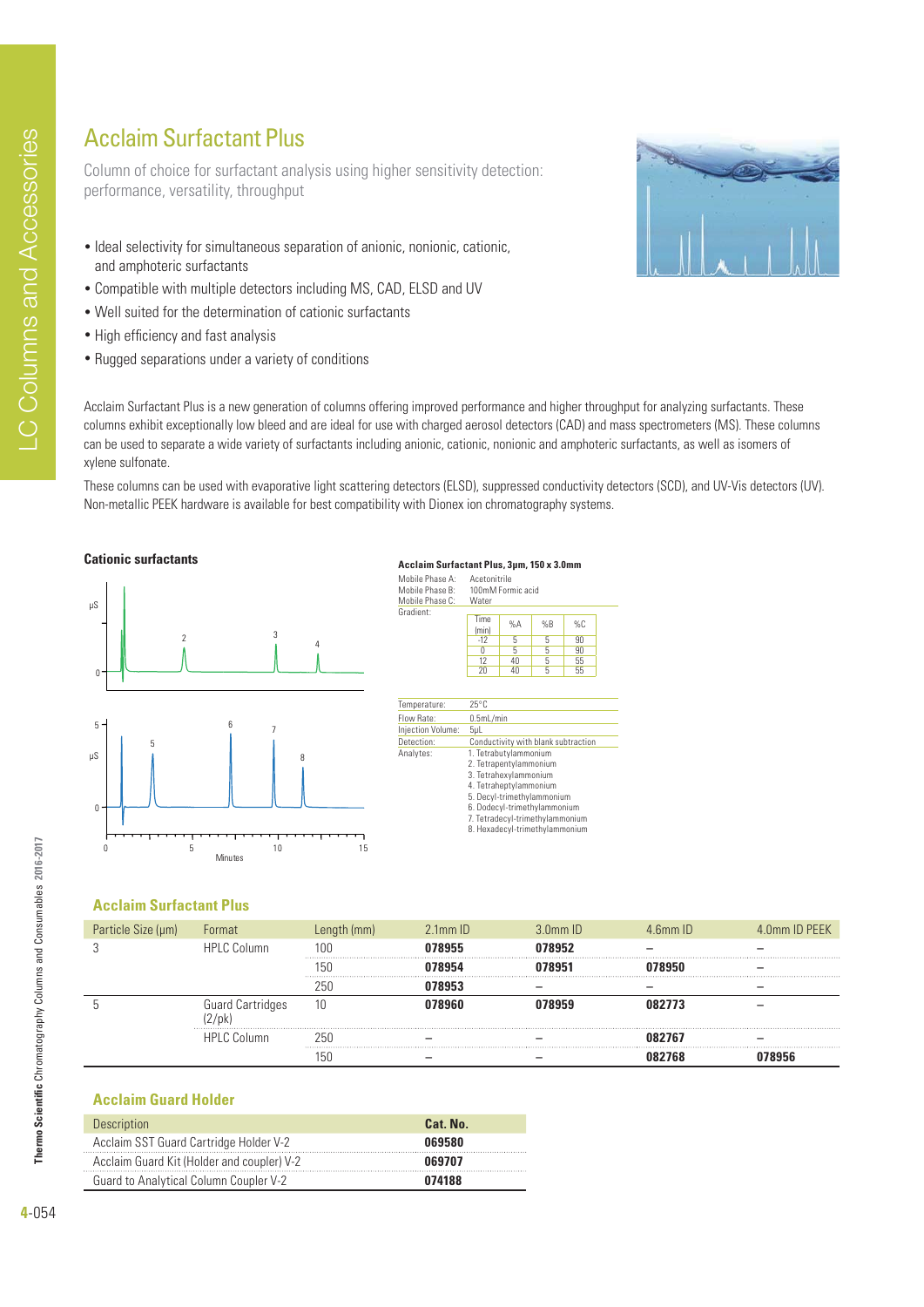### Acclaim Explosives E2

The best solution for explosives analysis (EPA Method 8330)

- Acclaim E2 columns provide baseline resolution of all 14 compounds targeted by EPA Method 8330
- Columns available in 2.2, 3 and 5µm particle size
- Simple isocratic elution conditions
- Rugged columns with good lot-to-lot reproducibility



Acclaim Explosives E2 columns are specifically designed to resolve all 14 explosives listed in EPA SW-846 Method 8330: Nitroaromatics and Nitramines by HPLC. The novel and unique chemistries of these columns provide superior resolution with complementary selectivities.

The Acclaim Explosives E2 may be used as either a primary or a confirmatory column. The unique selectivity and versatility of this column provides a wider application range, including the analysis of explosives beyond U.S. EPA Method 8330 (ISO22478).

#### **Rapid determination of EPA 8330A explosives**



#### Acclaim RSLC Explosives E2, 2, 2um, 100 x 2,1mm

| Mobile Phase:     | Methanol: water 48:52 (y/y)                                                       |                                                                                                    |  |  |
|-------------------|-----------------------------------------------------------------------------------|----------------------------------------------------------------------------------------------------|--|--|
| Temperature:      | $31^{\circ}$ C                                                                    |                                                                                                    |  |  |
| Flow Rate:        | 0.34mL/min (293 bar)                                                              |                                                                                                    |  |  |
| Injection Volume: | 1µL                                                                               |                                                                                                    |  |  |
| Detection:        | UV. 254nm                                                                         |                                                                                                    |  |  |
| Analytes:         | 1. HMX<br>2. RDX<br>3.1.3.5-TNB<br>4.3.5-DNB<br>5. NB<br>6.2.4.6-TNT<br>7. Tetryl | 8.2,6-DNT<br>9.2.4-DNT<br>$10.2 - NT$<br>11.4-NT<br>12.3-NT<br>13.4-Am-2.6-DNT<br>14. 2-Am-4,6-DNT |  |  |
| Sample:           | Calibration mix, 25µg/mL<br>in 50% acetontrile                                    |                                                                                                    |  |  |
|                   |                                                                                   |                                                                                                    |  |  |

#### **Acclaim Explosives E2**

| Particle Size (µm) | Format                              | Length (mm) | $2.1$ mm $ID$ | $3.0mm$ ID | $4.6$ mm $ID$ |
|--------------------|-------------------------------------|-------------|---------------|------------|---------------|
| 22                 | <b>RSLC Column</b>                  | 100         | 076225        | 076227     |               |
|                    |                                     | 150         | 076226        |            |               |
|                    | <b>HPLC Column</b>                  | 150         | N7NN83        | 070082     |               |
|                    |                                     | 250         |               | 070081     |               |
|                    | <b>Guard Cartridges</b><br>$2$ /pk) | 10          |               | 071989     | 069703        |
|                    | <b>HPLC Column</b>                  | 250         |               |            | NG43N9        |

See page **4-054** for Acclaim Guard Holder Ordering Guide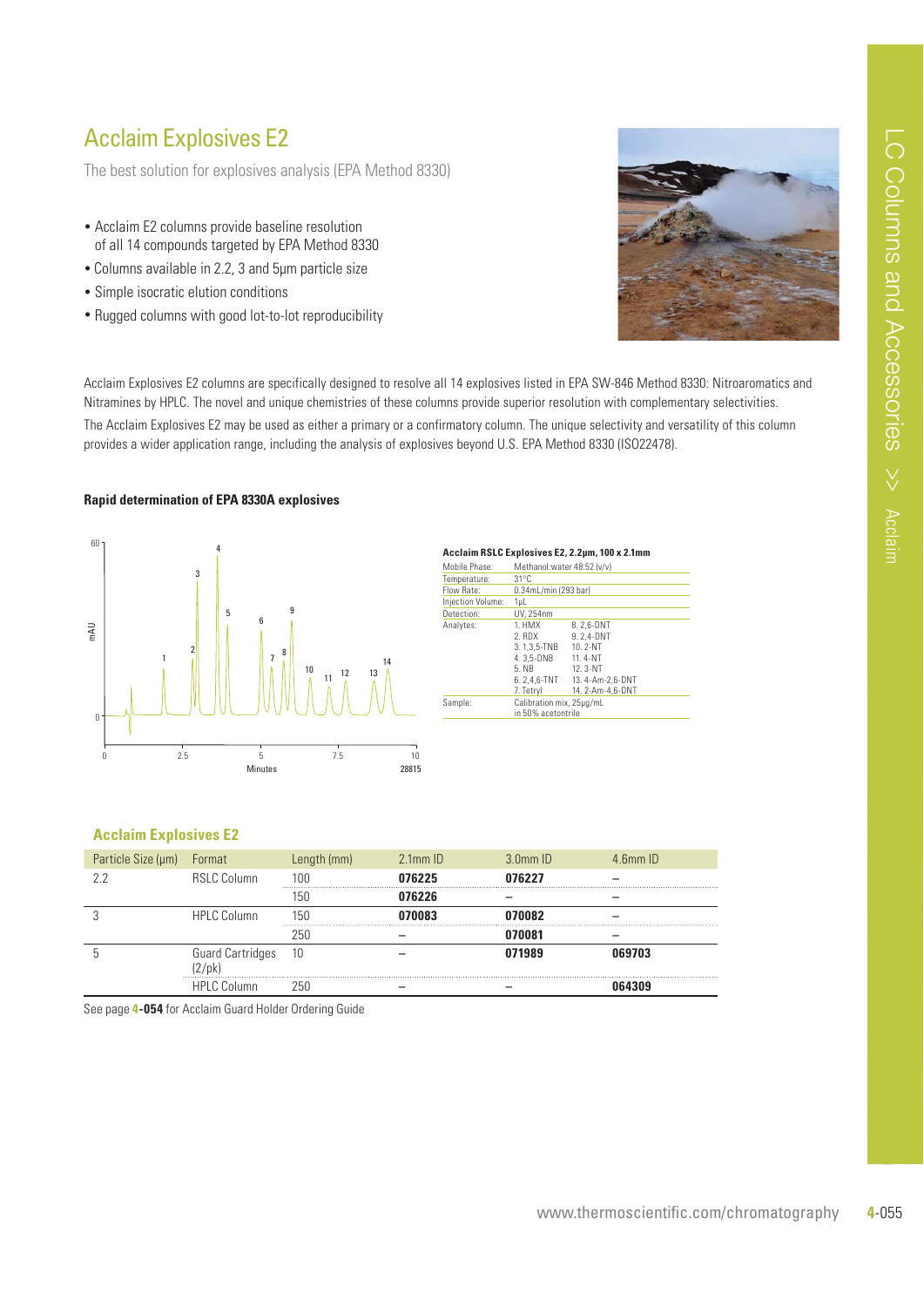For trace analysis of diquat and paraquat

- Excellent resolution of diquat and paraquat
- Good peak shape
- Fast analysis
- LC-MS compatible
- No ion-pairing reagent needed



Acclaim Trinity Q1 columns are unique, high-efficiency, silica-based columns designed for the separation of the herbicides diquat and paraquat. These herbicides are toxic and residues are monitored in drinking water, wastewater and agricultural products. The Acclaim Trinity Q1 column is a tri-mode (WCX, WAX, RP), column based on Nano-polymer Silica Hybrid technology. It offers unmatched high-resolution and high-throughput trace analysis of the herbicides diquat and paraquat by LC-MS/MS and LC-UV methods.

#### **Diquat and paraquat**



#### Acclaim Trinity **Q1, 3μm, 50 x 3.0mm**

| Mobile Phase:                        |           | 25% ammonium acetate                  |                                |  |  |
|--------------------------------------|-----------|---------------------------------------|--------------------------------|--|--|
|                                      |           | (100mM, pH 5.0): 75%                  |                                |  |  |
|                                      |           | acetonitrile<br>Ambient               |                                |  |  |
| Temperature:<br>Flow Rate:           |           | 0.5mL/min                             |                                |  |  |
| Injection Volume:                    |           | 5 <sub>µ</sub>                        |                                |  |  |
| Detection:                           |           | <b>Show Mass Spectrometric</b>        |                                |  |  |
|                                      |           |                                       | conditions and the scan events |  |  |
|                                      |           | etc. table underneath are the         |                                |  |  |
|                                      |           | peaks section                         |                                |  |  |
| <b>Mass Spectrometric Conditions</b> |           |                                       |                                |  |  |
| System:                              |           |                                       | Thermo Scientific TSO Quantiva |  |  |
|                                      |           | Access MAX Quadrupole                 |                                |  |  |
|                                      |           | <b>Mass Spectrometer</b>              |                                |  |  |
| Interface:                           |           | <b>Heated Electrospary lonization</b> |                                |  |  |
|                                      |           | with HESI II probe                    |                                |  |  |
| Spray Voltage:                       |           | 1500V                                 |                                |  |  |
| Vaporizer Temp:                      |           | 400 °C                                |                                |  |  |
| Sheath Gas Pressure:                 |           | 70                                    |                                |  |  |
| Aux Gas Pressure:                    |           | 10                                    |                                |  |  |
| Capillary Temp:                      |           | 350°C                                 |                                |  |  |
| <b>Ouantitation Mode:</b>            |           | Selected Reaction Monitoring<br>(SRM) |                                |  |  |
|                                      |           |                                       |                                |  |  |
| Scan Fvents                          | Precursor | Ouantitative                          | Confirmative                   |  |  |
|                                      |           | SRM (CID)                             | SRM (CID)                      |  |  |
| Paraquat                             | 185       | 169(27)                               | 170 (17)                       |  |  |
| Paraquat-d                           | 193       | 178 (17)                              |                                |  |  |
| Diguat                               | 183       | 157 (22)<br>130 (31)                  |                                |  |  |
| Diquat-d <sub>2</sub>                | 186       | 158 (22)                              |                                |  |  |
|                                      |           |                                       |                                |  |  |

### **Acclaim Trinity Q1**

| <b>Particle Size</b> |                                        | Length (mm) | $2.1$ mm $ID$ | $3.0mm$ ID |
|----------------------|----------------------------------------|-------------|---------------|------------|
|                      | <b>HPLC Column</b>                     | 50          | 083242        | 083241     |
|                      |                                        | 100         | 079717        | 079715     |
|                      | <b>Guard Cartridges</b><br>$2$ /pk $)$ |             | 083244        | 079719     |

**Thermo Scientific** Chromatography Columns and Consumables **2016-2017**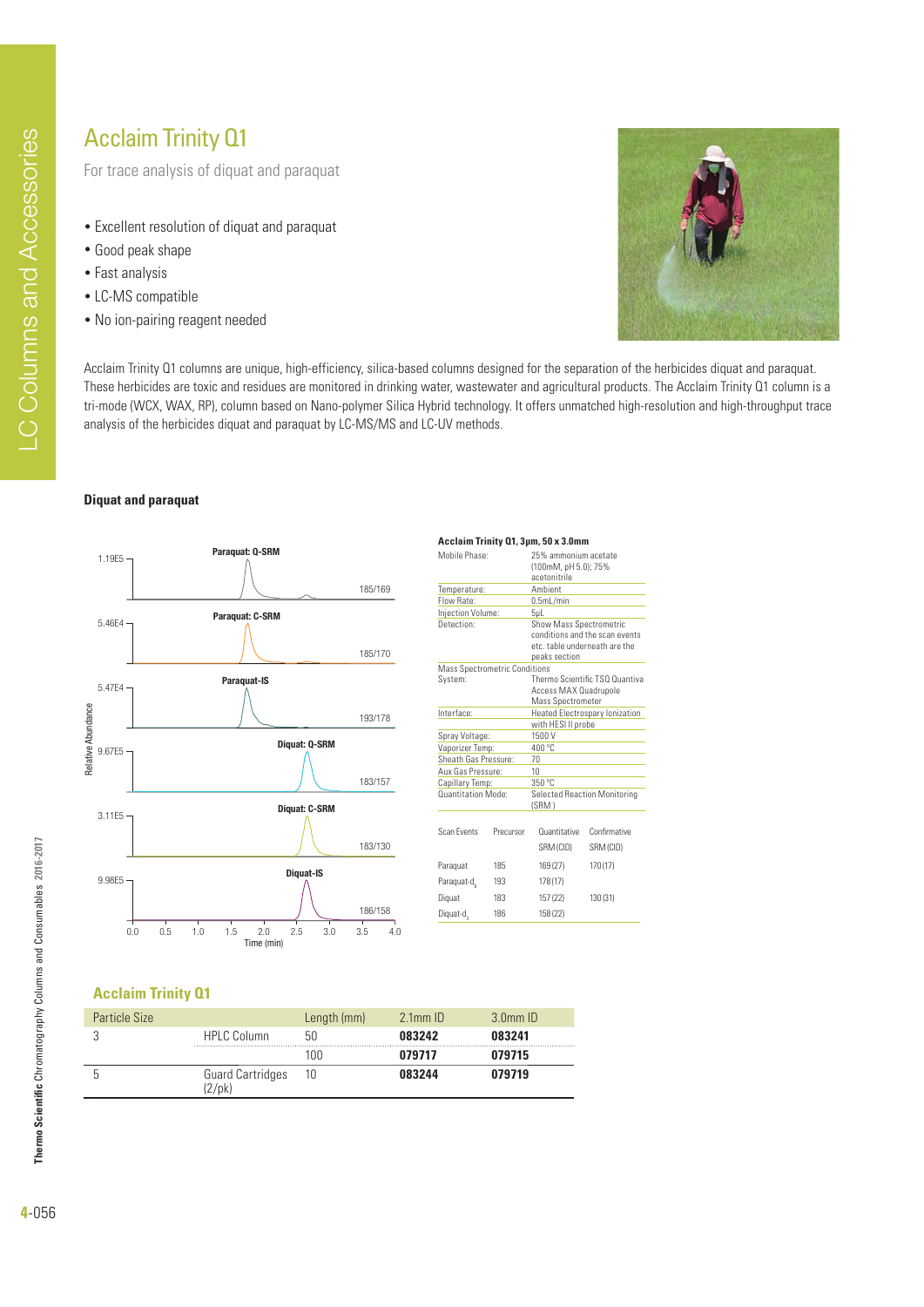### Acclaim Carbamate

Designed for baseline separation of carbamate pesticides specified in US EPA Method 531.2

- Baseline separation of carbamate pesticides specified in US EPA Method 531.2
- Use with either LC/postcolumn derivatization/fluorescence or LC-MS detection
- Available in 2.2, 3 and 5µm particle size
- Compatible with both binary (methanol/water) and ternary (acetonitrile/methanol/water) mobile phase gradients
- High-efficiency, extremely low column bleed, and rugged column packing



Acclaim Carbamate columns are designed for baseline separation of carbamates (N-methylcarbamate and N-methylcarbamoyloxime pesticides) specified in US EPA Method 531.2. Carbamate pesticides are widely used throughout the world. Drinking water and raw surface water is monitored for the presence of carbamate pesticides and related compounds using an established EPA Method 531.2 that uses HPLC with postcolumn derivatization. LC-MS is the method of choice for the ultimate sensitivity.



A: without dispersive SPE

B: with dispersive SPE using PSA

### **Acclaim Carbamate**

| Particle Size (µm) | Format                                     | Length (mm) | $2.1$ mm $ID$ | $3.0mm$ ID | $4.6$ mm $ID$ |
|--------------------|--------------------------------------------|-------------|---------------|------------|---------------|
| 22                 | <b>RSLC Column</b>                         | 100         | 075597        |            |               |
|                    |                                            | 156         | 075596        |            |               |
|                    | <b>Guard Cartridges</b><br>$(2/\text{pk})$ | -10         | 072930        | 072929     | 072928        |
|                    | <b>HPLC Column</b>                         | Ibl.        |               | 172926     | 172925        |
|                    | <b>HPLC Column</b>                         | 250         |               |            | 72924         |

#### **Acclaim Guard Holder**

| <b>Description</b>                         | Cat. No. |
|--------------------------------------------|----------|
| Acclaim SST Guard Cartridge Holder V-2     | 069580   |
| Acclaim Guard Kit (Holder and coupler) V-2 | 069707   |
| Guard to Analytical Column Coupler V-2     | 074188   |